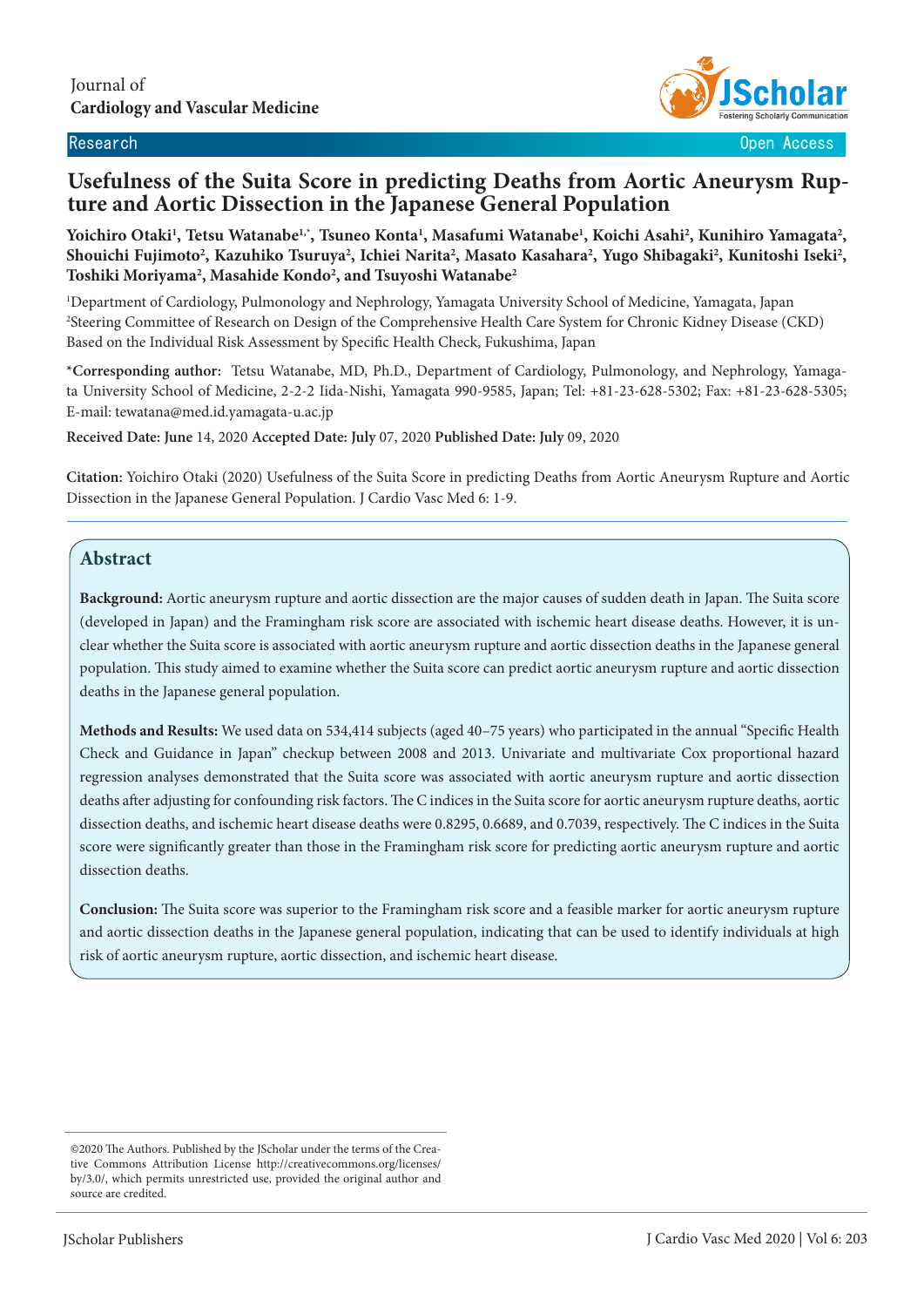## **Introduction**

Aortic diseases, such as aortic artery dissection and aortic aneurysm rupture, are the major causes of sudden death [1, 2]. Aortic diseases are the third leading cause of sudden death according to autopsy data in Japan [3]. According to the guidelines for the diagnosis and treatment of aortic aneurysm and aortic dissection, it is difficult to prevent death after the onset of aortic diseases since almost all people who suffer from aortic diseases die before hospital arrival [4]. Furthermore, the mortality rate associated with aortic diseases 1 month after symptom onset reaches approximately 50% despite treatment [5, 6]. Therefore, it is important to identify high-risk individuals and prevent the development of aortic diseases in the general population through health checkups.

Several risk scores for ischemic heart disease (IHD) have been developed, such as the Framingham risk score in the United States [7], the European Society of Cardiology-Systemic Coronary Risk Evaluation (ESC-SCORE) in Western countries [8], and the Suita score in Japan. However, the usefulness of these risk scores in predicting aortic aneurysm rupture and aortic dissection deaths has never been examined. The Suita score is an IHD-predictive model score based on the Suita study, a prospective cohort study evaluating new-onset IHD in Suita city, Osaka, Japan [9]. The Suita score low-density lipoprotein cholesterol (LDL-C) version comprises age, sex, smoking, diabetes mellitus, blood pressure, LDL-C, and high-density lipoprotein cholesterol (HDL-C) levels, and chronic kidney disease (CKD) and has a superior prognostic value to the Framingham risk score for IHD. The components of Suita score, excluding diabetes mellitus, are risk factors for aortic aneurysm [10, 11]. IHD is a major risk fac-

## **Figure 1**

Research on design of the comprehensive health care system for chronic kidney disease (CKD) n=664,927 110,485 due to the lack of essential data n=534,414 (229,927 men and 304,487 women) 2,010,275 person-years (Median follow up period: 3.8 years) <Endpoints> All-cause deaths: 358 Aortic aneurysm rupture deaths: 42 Aortic dissection deaths: 90



tor for the presence of an abdominal aortic aneurysm [12, 13]. Thus, we hypothesized that the Suita score can identify individuals at a high risk of aortic diseases and IHD among the general population in Japan.

This study aimed to compare the prognostic value of the Framingham risk score to that of the Suita score and examine whether the Suita score can predict aortic aneurysm rupture and aortic dissection deaths in the Japanese general population.

## **Methods**

The manuscript was drafted in accordance with the STROBE statement for observational studies [14].

## **Study population**

This study is a part of the ongoing Research on Design of the Comprehensive Health Care System for Chronic Kidney Disease (CKD), based on individual risk assessments by specific health checkups for all inhabitants of Japan aged between 40 and 74 years and is covered by the Japanese national health insurance. We used data obtained from the following 16 prefectures: Hokkaido, Tochigi, Saitama, Chiba, Nagano, Niigata, Ishikawa, Fukui, Gifu, Hyogo, Tokushima, Fukuoka, Saga, Nagasaki, Kumamoto, and Okinawa. We collected data from 284,321 men and 380,606 women (total, 664,927; age range, 40–74 years) who underwent health checkups during 2008–2013. Among the 664,927 subjects, 110,485 were excluded because of a lack of essential data, including serum creatinine level, proteinuria, and medications. Therefore, 229,927 men and 304,487 women (total, 534,414) were included. A flow chart of the study selection process is shown in (Figure 1).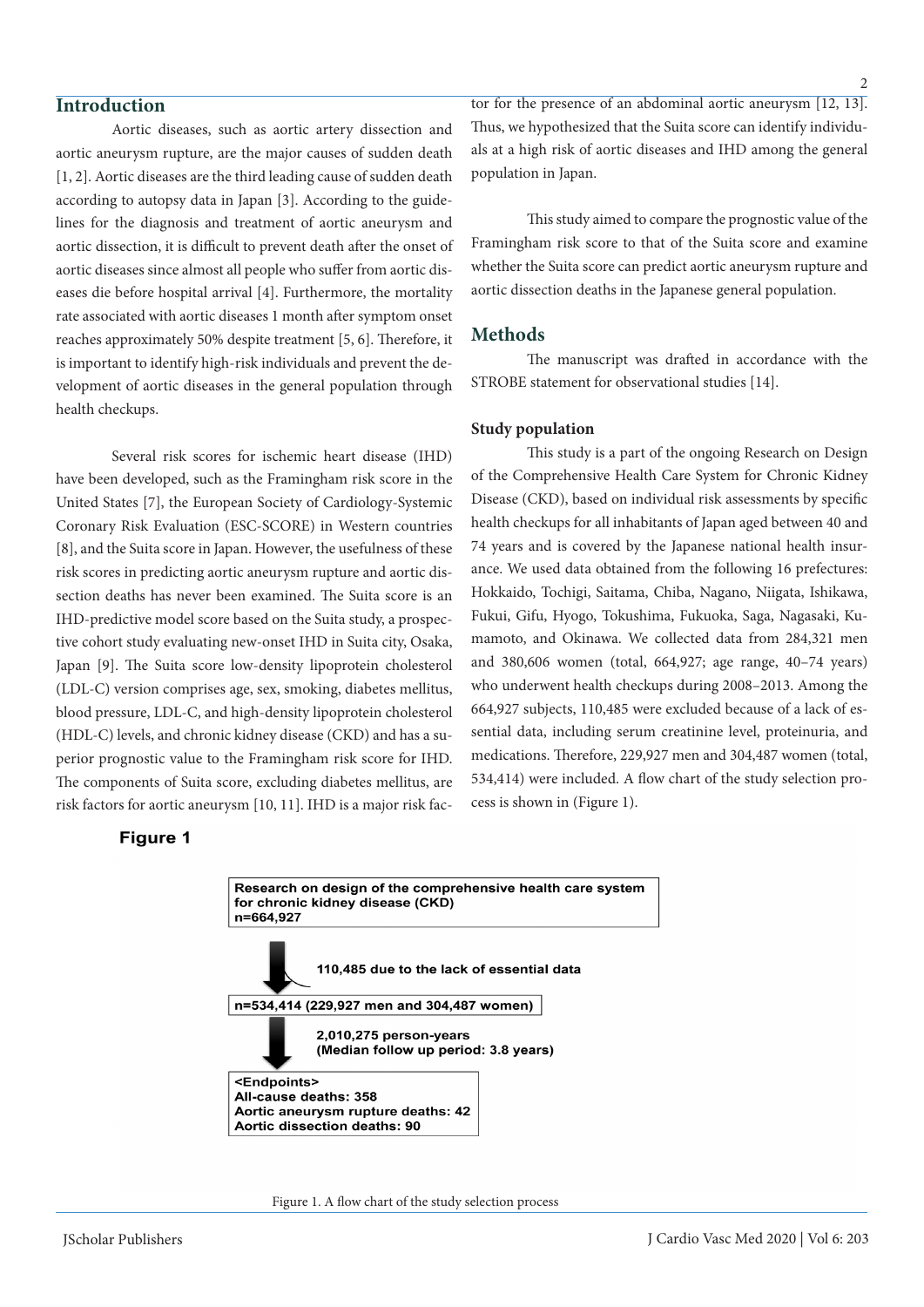## **Definition of cardiovascular risk**

Hypertension was defined as a systolic blood pressure of ≥140 mmHg, a diastolic blood pressure of ≥90 mmHg, or antihypertensive medication use. Diabetes mellitus was defined as a fasting blood glucose level of ≥126 mg/dL, a glycosylated hemoglobin A1c level of ≥6.5% (National Glycohemoglobin Standardization Program), or antidiabetic medication use. Dyslipidemia was defined as the HDL-C level of<40 mg/dL, and LDL-C level of ≥140 mg/dL, a triglyceride level of ≥150 mg/dL, or lipid-lowering medication use.

#### **Definition of chronic kidney disease**

The serum creatinine level was measured using an enzymatic method, while the estimated glomerular filtration rate (eGFR) was calculated using the modification of diet in renal disease equation with the Japanese coefficient [15]. The urinalysis consisted of the dipstick measurement of a single spot urine specimen collected at the health checkup. The results were recorded as negative, trace, 1+, 2+, or 3+. Proteinuria was defined as a value of  $\geq$ 1+. CKD was defined as a reduced eGFR (<60 mL/ min/1.73 m2) or the presence of proteinuria according to Kidney Disease Improving Global Outcomes guidelines.

## **Measurements**

Fasting blood sugar, glycosylated hemoglobin A1c, HDL-C, LDL-C, and triglyceride levels were measured. All blood and urine analyses were performed at the local laboratories. The analytical methods were not standardized between laboratories. However, the analyses were based on the Japan Society of Clinical Chemistry-recommended methods for laboratory tests, which have been widely accepted by laboratories across Japan.

## **Suita score**

The Suita score LDL-C version was calculated using age, sex, HDL-C and LDL-C levels, systolic blood pressure, diastolic blood pressure, smoking, diabetes mellitus, and eGFR according to a previous report [9]. A high Suita score was defined as a Suita score ≥56, which represents a high risk for IHD.

## **Endpoint and follow-up**

After obtaining permission from the Ministry of Health, Labour, and Welfare, we accessed the database containing death certificates for all deaths occurring from 2008 to 2015. All subjects were prospectively followed for a median period of 1,450 days (interquartile range, 967–1,828 days). The endpoint was aortic aneurysm rupture or aortic dissection death. To validate the usefulness of the Suita score in this population, we also examined IHD deaths. The cause of death was determined by

reviewing the death certificates and classified based on the death code (International Classification of Diseases, 10th Revision). Aortic aneurysm rupture death was defined as the death code [I71.1], [I71.3], or [I71.8]. Aortic dissection death was defined as the death code [I71.0]. IHD death was defined as the death codes [I20.9],[I21.0],[I21.1],[I21.2],[I21.3],[I21.9],[I22.9],[I24.8],[I24. 9],[I25.1],[I25.2],[I25.5],[I25.8], and [I25.9].

## **Statistical analysis**

Continuous and categorical variables were compared using the t-test and chi-square test, respectively. Survival curves were constructed using the Kaplan–Meier method and compared using the log-rank test. A Cox proportional hazard analysis was performed to determine independent predictors for aortic aneurysm rupture and aortic dissection deaths, and Framingham risk score, waist circumference, alcohol consumption, and CKD were entered in the multivariate analysis. Receiver operating characteristics (ROC) curves for IHD, aortic aneurysm rupture, and aortic dissection deaths were constructed and used to measure the predictive accuracy of the Suita score for IHD, aortic aneurysm rupture, and aortic dissection deaths. A P value <0.05 was considered statistically significant. All statistical analyses were performed using standard statistical program packages (JMP version 12, SAS Institute Inc., Cary, NC, USA; and R 3.0.2 with additional packages including Rcmdr, Epi, and pROC).

## **Results**

**Baseline characteristics and comparison of clinical characteristics between subjects with high and low Suita scores**

 The subjects' baseline characteristics are shown in (Table 1). Hypertension, dyslipidemia, and diabetes mellitus were identified in 231,126 (43%), 298,946 (56%), and 62,189 (12%) subjects, respectively. The mean Suita and Framingham risk scores were 46 and 6.6, respectively. Since a Suita score ≥56 was considered indicative of a high risk of coronary artery disease, the subjects were divided into a high score group (Suita score ≥56) and a low group (Suita score <56). Subjects with a high Suita score were older and more likely to be male; more likely to have hyper tension, dyslipidemia, diabetes mellitus, proteinuria, and CKD; more likely to be a current smoker; and more likely to be taking antihypertensive, antidiabetic, and antidyslipidemia drugs than those with a low Suita score. Further, subjects with a high Suita score showed a higher Framingham risk score; body mass index; waist circumference; systolic and diastolic blood pressure; and glycosylated hemoglobin A1c, fasting blood sugar, total cholesterol, triglyceride, and LDL-C levels and a lower eGFR and HDL-C levels than those with a low Suita score (Table 2).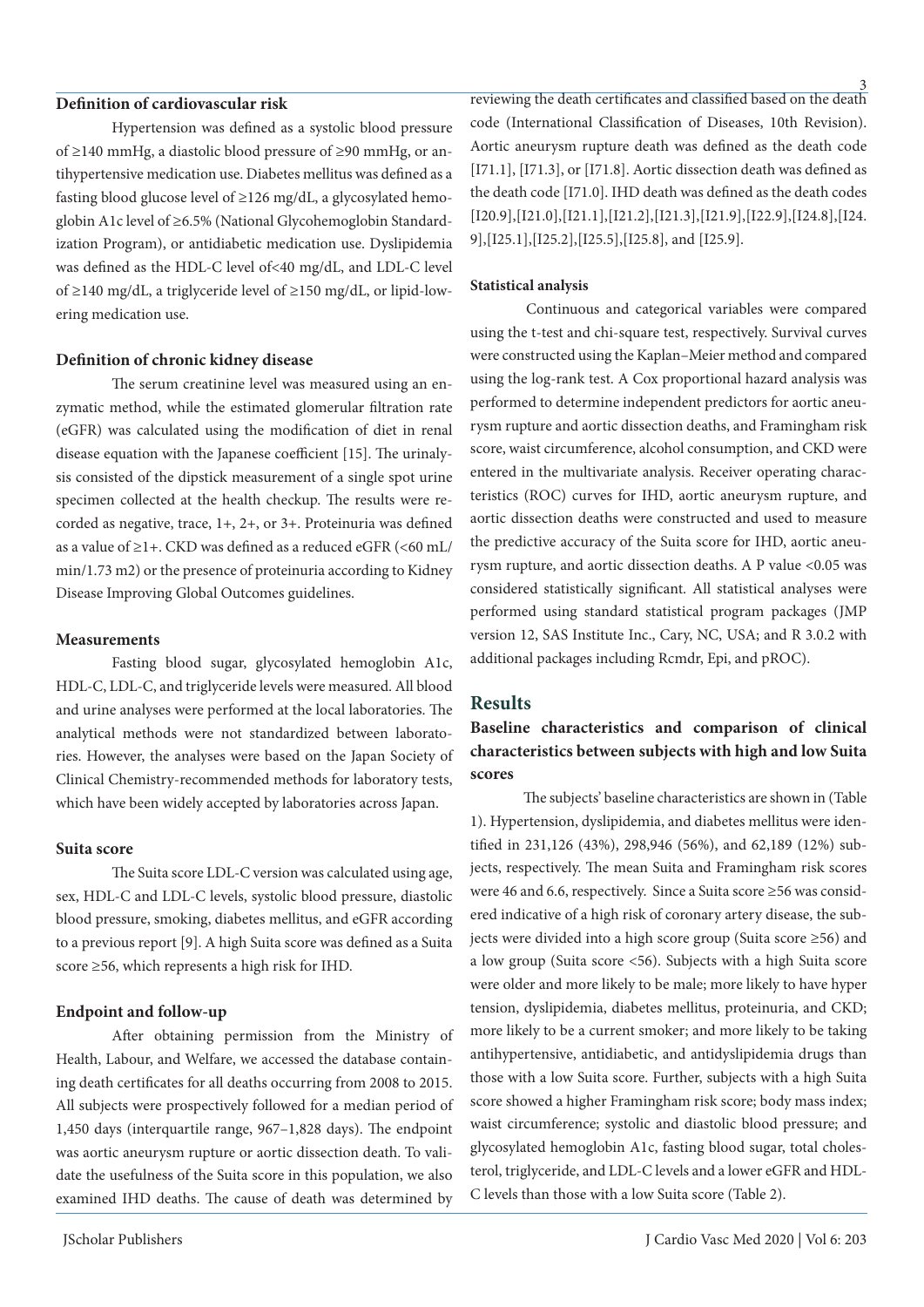| Variables                       | All subjects   |  |
|---------------------------------|----------------|--|
|                                 | $n = 534,414$  |  |
| Age, years                      | $63 \pm 6$     |  |
| Male, $n$ $(\%)$                | 229,927(43%)   |  |
| Suita score                     | $46 \pm 10$    |  |
| Framingham risk score           | $6.6 \pm 2.9$  |  |
| BMI, $\text{kg/m}^2$            | $23.5 \pm 3.4$ |  |
| Waist circumference, cm         | $84 \pm 9$     |  |
| Hypertension, n (%)             | 231,126 (43%)  |  |
| Systolic BP, mmHg               | $129 \pm 16$   |  |
| Diastolic BP, mmHg              | $76 \pm 11$    |  |
| Dyslipidemia, n (%)             | 298,946 (56%)  |  |
| Diabetes mellitus, n (%)        | 62,189 (12%)   |  |
| Smoking, n (%)                  | 82,391 (15%)   |  |
| Biochemical data                |                |  |
| eGFR, ml/min/1.73m <sup>2</sup> | $76 \pm 17$    |  |
| HbA1c, %                        | $5.4 \pm 0.7$  |  |
| FBS, mg/dL                      | $98 \pm 21$    |  |
| Total cholesterol, mg/dL        | $211 \pm 35$   |  |
| Triglyceride, mg/dL             | $125 \pm 89$   |  |
| HDL-C, mg/dL                    | $61 \pm 15$    |  |
| LDL-C, mg/dL                    | $125 \pm 30$   |  |
| Proteinuria, n (%)              | 31,498 (6%)    |  |
| CKD, n (%)                      | 98,816 (18%)   |  |
| <b>Medications</b>              |                |  |
| Anti-hypertensive drug, n (%)   | 159,140 (30%)  |  |
| Anti-diabetic drug, n (%)       | 29,307 (5%)    |  |
| Anti-dyslipidemia drug, n (%)   | 79,149 (15%)   |  |

Table 1. Baseline characteristics of all subjects.

Data are expressed as mean ± SD, number (percentage).

BMI, body mass index; BP, blood pressure; CKD, chronic kidney disease; eGFR, estimated glomerular filtration rate; FBS, fasting blood sugar; HbA1c, glycosylated hemoglobin A1c; HDL-C, high-density lipoprotein cholesterol; LDL-C, low-density lipoprotein cholesterol.

## **The Suita score and aortic diseases-related deaths**

All subjects were prospectively followed for a median period of 1,450 days (interquartile range, 967–1,828 days). During the follow-up period, there were 385 IHD deaths, 42 aortic aneurysm rupture deaths, and 90 aortic dissection deaths. The Kaplan–Meier analysis demonstrated that subjects with a high Suita score had higher rates of IHD, aortic aneurysm rupture, and aortic dissection deaths than those with a low Suita score (Figure 2).

We performed univariate and multivariate Cox proportional hazard regression analyses to determine the risk factors for predicting aortic aneurysm rupture and aortic dissection deaths. In the univariate analysis, the Suita score was significantly associated with aortic aneurysm rupture and aortic dissection deaths (Table 3). The Framingham risk score and waist circumference were also associated with aortic aneurysm rupture and aortic dissection deaths. Alcohol consumption was related to aortic aneurysm rupture deaths. The multivariate Cox proportional hazard regression analysis demonstrated that the Suita score was an independent predictor of aortic aneurysm rupture and aortic dissection deaths after adjusting for waist circumference, alcohol consumption, and CKD (Table 4). In contrast, the multivariate Cox proportional hazard regression analysis demonstrated that the Framingham risk score was not significantly associated with aortic dissection deaths after adjusting for waist circumference, alcohol consumption, and CKD (Table 4).

## **Prognostic ability of the Suita score versus the Framingham risk score**

To compare the prognostic abilities of the Suita score to those of the Framingham risk score, ROC curves were used (Figure 3). The C indices in the Suita score for IHD, aortic aneurysm rupture, and aortic dissection deaths were 0.7039, 0.8295, and 0.6689, respectively. The abnormal cutoff values of the Suita score for IHD, aortic aneurysm rupture, and aortic dissection deaths were 51, 50, and 48, respectively. The C indices in the Framingham risk score for IHD, aortic aneurysm rupture, and aortic dissection deaths were 0.6175, 0.7412, and 0.5772, respectively. The abnormal cutoff values of the Framingham risk score for IHD, aortic aneurysm rupture, and aortic dissection deaths were 7, 9, and 7, respectively. The C indices for IHD, aortic aneurysm rupture, and aortic dissection deaths in the Suita score were significantly greater than those in the Framingham risk score.

## **Discussion**

The main findings of the present study were as follows: (1) the Kaplan–Meier analysis demonstrated that subjects with a high Suita score had higher rates of aortic aneurysm rupture and aortic dissection deaths than those with a low Suita score; (2) the multivariate analysis demonstrated that the Suita score was an independent predictor of aortic aneurysm rupture and aortic dissection deaths; and (3) the ROC analysis demonstrated that the Suita score had superior prognostic value to the Framingham risk score for aortic aneurysm rupture, aortic dissection, and IHD deaths.

## **The Suita score and Framingham risk score**

The European guidelines recommended the use of the ESC-SCORE to assess risk in the primary prevention of IHD,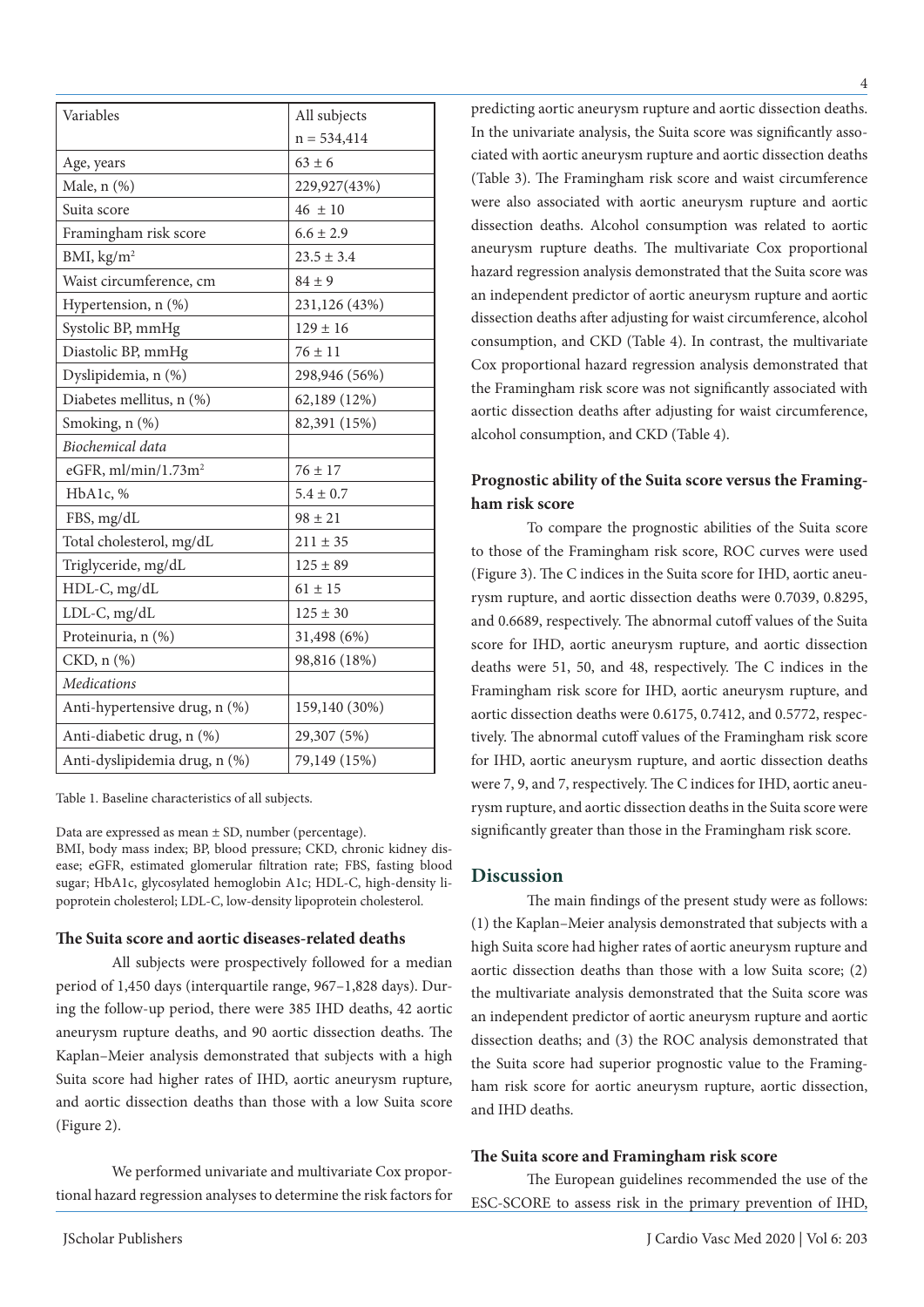| Variables                     | Low Suita score | High Suita score | P value  |
|-------------------------------|-----------------|------------------|----------|
|                               | $n = 448,223$   | $n = 86,181$     |          |
| Age, years                    | $62 \pm 9$      | $69 \pm 4$       | < 0.0001 |
| Male, n (%)                   | 154,752(29%)    | 75175 (87%)      | < 0.0001 |
| Framingham risk score         | $6.0 \pm 3.6$   | $9.9 \pm 2.4$    | < 0.0001 |
| BMI, $\text{kg/m}^2$          | $23.2 \pm 3.5$  | $24.5 \pm 3.2$   | < 0.0001 |
| Waist circumference, cm       | $84\pm10$       | $88 \pm 8$       | < 0.0001 |
| Hypertension, n (%)           | 166,153 (37%)   | 64,973 (75%)     | < 0.0001 |
| Systolic BP, mmHg             | $127 \pm 17$    | $139 \pm 18$     | < 0.0001 |
| Diastolic BP, mmHg            | $76 \pm 11$     | $80 \pm 11$      | < 0.0001 |
| Dyslipidemia, n (%)           | 237,225 (53%)   | 61,721 (72%)     | < 0.0001 |
| Diabetes mellitus, n (%)      | 33,075 (7.4%)   | 29,114 (34%)     | < 0.0001 |
| Smoking, n (%)                | 56,385 (13%)    | 26,006 (30%)     | < 0.0001 |
| Biochemical data              |                 |                  |          |
| eGFR, $ml/min/1.73m2$         | $77 \pm 17$     | $68 \pm 18$      | < 0.0001 |
| HbA1c, %                      | $5.3 \pm 0.6$   | $5.8 \pm 1.0$    | < 0.0001 |
| FBS, mg/dL                    | $96 \pm 18$     | $110 \pm 31$     | < 0.0001 |
| Total cholesterol, mg/dL      | $211 \pm 36$    | $216 \pm 37$     | < 0.0001 |
| Triglyceride, mg/dL           | $121 \pm 89$    | $148 \pm 94$     | < 0.0001 |
| HDL-C, mg/dL                  | $63 \pm 16$     | $53 \pm 14$      | < 0.0001 |
| LDL-C, mg/dL                  | $123 \pm 31$    | $134 \pm 32$     | < 0.0001 |
| Proteinuria, n (%)            | 20,381 (4.6%)   | 11,117(13%)      | < 0.0001 |
| CKD, n (%)                    | 64,008 (14%)    | 34,808 (40%)     | < 0.0001 |
| <b>Medications</b>            |                 |                  |          |
| Anti-hypertensive drug, n (%) | 113,247 (25%)   | 45,893 (53%)     | < 0.0001 |
| Anti-diabetic drug, n (%)     | 15,425 (3.4%)   | 13,882 (16%)     | < 0.0001 |
| Anti-dyslipidemia drug, n (%) | 65,270 (15%)    | 13,879 (16%)     | < 0.0001 |
|                               |                 |                  |          |

Table 2.Comparison of clinical characteristics between subjects with high and low Suita score.

Data are expressed as mean ± SD, number (percentage).

BMI, body mass index; BP, blood pressure; CKD, chronic kidney disease; eGFR, estimated glomerular filtration rate; FBS, fasting blood sugar; HbA1c, glycosylated hemoglobin A1c; HDL-C, high-density lipoprotein cholesterol; LDL-C, low-density lipoprotein cholesterol.

which has been validated in a large cohort of patients and ethnicities and the endpoint of cardiovascular mortality [16]. However, the ESC-SCORE has not been validated in Asians. Therefore, in this study, we compared the Framingham risk score and the Suita score and demonstrated the superior prognostic value of the latter. Since the Suita score was developed in Japan and applied to the Japanese general population to predict IHD, it is plausible that the Suita score is also superior to the Framingham risk score for predicting aortic diseases in the Japanese general population. Another explanation may be the difference in the score components. The difference between the two scores is the incorporation of CKD, which is closely associated with the presence of an aortic aneurysm in the general population [17]. Therefore, the Suita score may be superior to the Framingham risk score for predicting aortic aneurysm rupture and aortic dissection deaths in the Japanese general population.

## **The Suita score and aortic diseases**

Another important finding of the present study was that the Suita score is a useful predictor for aortic aneurysm rupture and aortic dissection death in the general population. Its C index for aortic aneurysm rupture death was 0.8296, suggesting the excellent predictive capacity of the Suita score for aortic aneurysm rupture deaths in the general population. The estimated incidence of IHD in 10 years was about 5% in subjects with a Suita score ≥51. The prevalence of aortic aneurysm in patients with IHD is 10%–15% [18, 19], suggesting that aortic aneurysm does not necessarily coexist with IHD. The relationship between ath-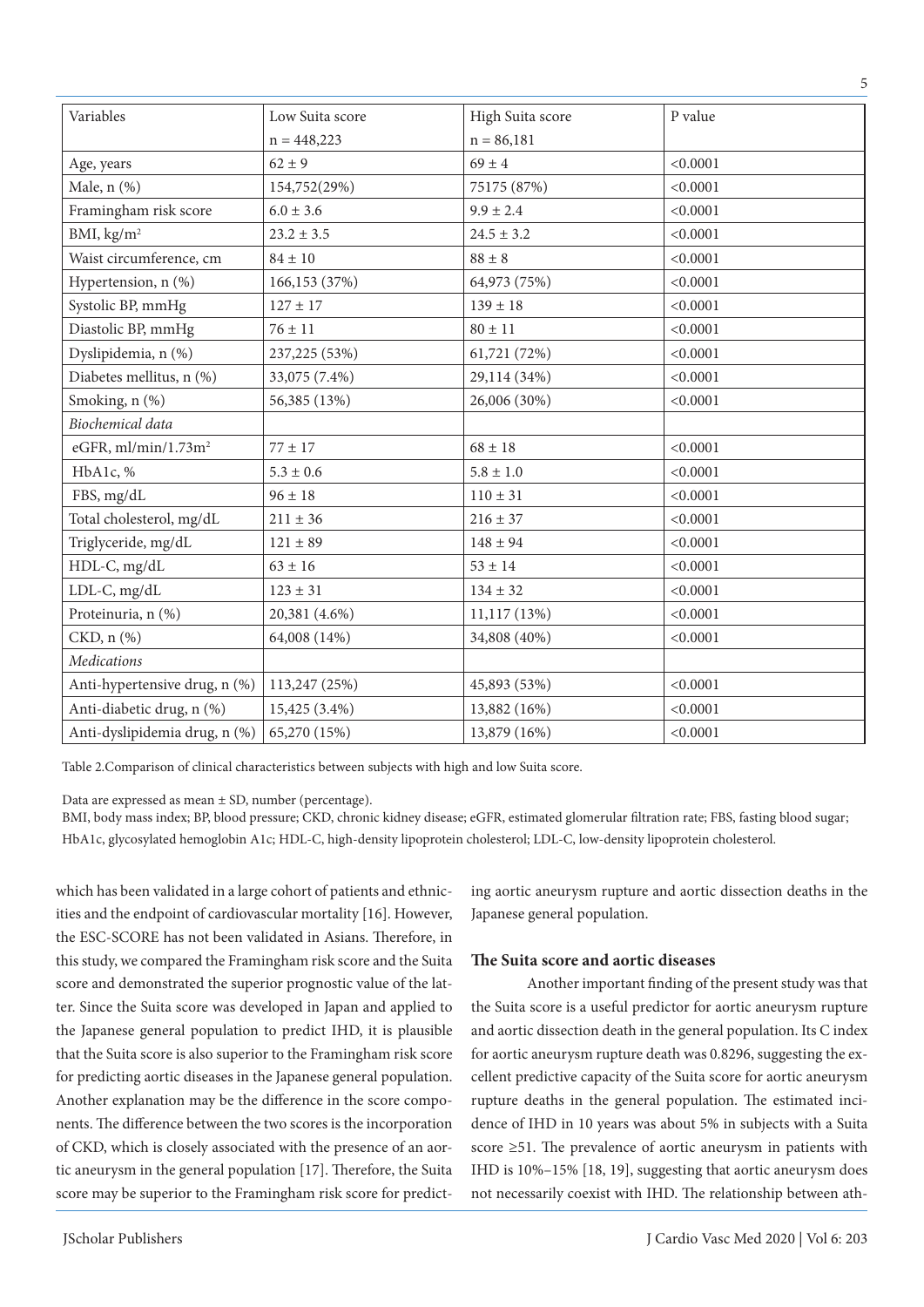#### Figure 2



Figure 2. Kaplan–Meier analysis of deaths of ischemic heart disease (A), aortic aneurysm rupture (B), and aortic dissection (C) for subjects with a high and low Suita score.

|                                | Univariate analysis |                 |          |
|--------------------------------|---------------------|-----------------|----------|
| Variables                      | <b>HR</b>           | 95%CI           | P-value  |
| Aortic aneurysm rupture deaths |                     |                 |          |
| Suita score*                   | 4.605               | 3.281-6.466     | < 0.0001 |
| Framingham risk score*         | 1.926               | 1.496-2.481     | < 0.0001 |
| Waist circumference            | 1.046               | 1.016-1.077     | 0.0021   |
| Alcohol consumption            | 2.094               | 1.093-4.011     | 0.0220   |
| Aortic dissection deaths       |                     |                 |          |
| Suita score*                   | 1.989               | 1.558-2.539     | < 0.0001 |
| Framingham risk score*         | 1.278               | 1.068-1.527     | 0.0067   |
| Waist circumference            | 1.037               | 1.014-1.058     | 0.0009   |
| Alcohol consumption            | 1.067               | $0.680 - 1.674$ | 0.7760   |

Table 3. Univariate Cox proportional hazard analyses of predicting aortic aneurysm rupture and aortic dissection deaths.

|                                | Multivariate analysis |                 |          |
|--------------------------------|-----------------------|-----------------|----------|
| Variables                      | HR                    | 95%CI           | P-value  |
| Aortic aneurysm rupture deaths |                       |                 |          |
| Suita score*                   | 4.342‡                | 3.014-6.257     | < 0.0001 |
| Suita score*                   | 3.792#                | 2.564-5.609     | < 0.0001 |
| Framingham risk score*         | 1.922‡                | 1.450-2.547     | < 0.0001 |
| Framingham risk score*         | 1.823#                | 1.367-2.431     | < 0.0001 |
| Aortic dissection deaths       |                       |                 |          |
| Suita score*                   | 1.992‡                | 1.524-2.602     | < 0.0001 |
| Suita score*                   | 1.705#                | 1.289-2.255     | 0.0002   |
| Framingham risk score*         | 1.228‡                | 1.006-1.498     | 0.0433   |
| Framingham risk score*         | 1.164#                | $0.950 - 1.427$ | 0.1416   |

Table 4. Multivariate Cox proportional hazard analyses of predicting aortic aneurysm rupture and aortic dissection deaths. \* Per 1-SD increase.

‡after adjustment for waist circumference and alcohol consumption.

#after adjustment for waist circumference, alcohol consumption, and chronic kidney disease.

CI, confidence interval; HR, hazard ratio.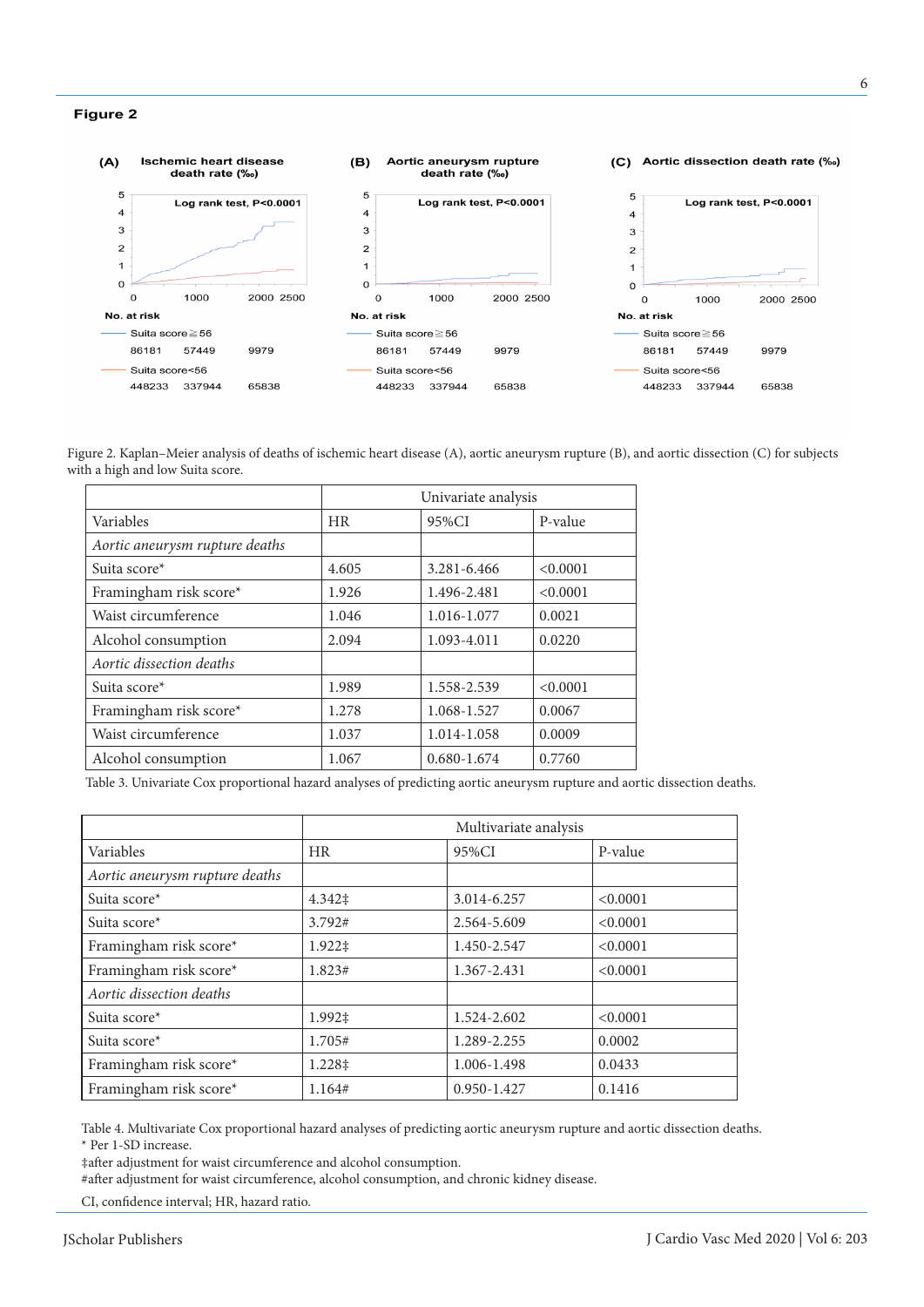#### Figure 3



Figure 3. Comparisons of receiver operating characteristic curve analyses of deaths of ischemic heart disease (A), aortic aneurysm rupture (B), and aortic dissection (C) between the Suita score and the Framingham risk score.

erosclerosis and aortic aneurysm remains to be elucidated [20]; however, atherosclerotic lesions are detected in aortic aneurysm [21]. Since a high Suita score reflects arteriosclerosis, the association between aortic aneurysm death and the Suita score could be explained by atherosclerosis. However, aortic dissection results from medial degeneration because of genetic collagen diseases, such as Marfan syndrome, Ehlers–Danlos syndrome, and Loeys–Dietz syndrome; advanced age; hypertension; and aortic aneurysm [22]. The different predictive capacity of the Suita score between aortic aneurysm rupture deaths and aortic dissection deaths may be because of the pathogenesis of these diseases.

An abnormal cutoff value for aortic diseases was almost equal to that of IHD. A Suita score  $\geq 51$  may be the potentially abnormal cutoff value for both IHD and aortic disease deaths.

#### **Clinical perspectives**

Screening for the aortic disease has not been established in Japan. An aortic aneurysm is identified incidentally when subjects undergo echocardiography or computed tomography. Kazama et al have demonstrated the usefulness of transthoracic echocardiography for the detection of abdominal aortic aneurysm in patients with suspected cardiac disease [23]. The screening of elderly men using ultrasonography is recommended to reduce the death rate from abdominal aortic aneurysm rupture [24]. Therefore, ultrasonography screening of subjects with a high Suita score may enable the early identification of aortic aneurysm in the general population.

## **Limitations**

The strengths of the present study include its large sample size, prospective follow-up design, and nationwide data source. Therefore, our results are highly generalizable and reliable. However, there were some limitations as well. First, we assessed the Suita score at only one point. Since some components of the Suita score change with age, several subjects may have developed a high Suita score during the follow-up period. Second, we did not examine the development of aortic diseases and data on surgical and endovascular aortic repair. Although aortic diseases can be fatal, some subjects survived, probably because of treatment. Thus, we underestimated the impact of the Suita score on the development of aortic diseases. Third, we had no information about the prevalence of aortic diseases in the general population. Fourth, we had insufficient data to analyze the impact of the Suita score on aortic aneurysm rupture and aortic dissection deaths by aorta site and dissection type. Fifth, since we have no data regarding premature coronary artery disease, we could not compare the differences in prognostic ability between the Suita score in cases with and without premature coronary artery disease. Finally, we had no information about the medications used by this population.

## **Conclusion**

This study demonstrated that the Suita score was superior to the Framingham risk score and a feasible marker for aortic aneurysm rupture and aortic dissection deaths in a Japanese general population, indicating that it can be used to identify individuals at high risk of aortic aneurysm rupture, aortic dissection, and IHD.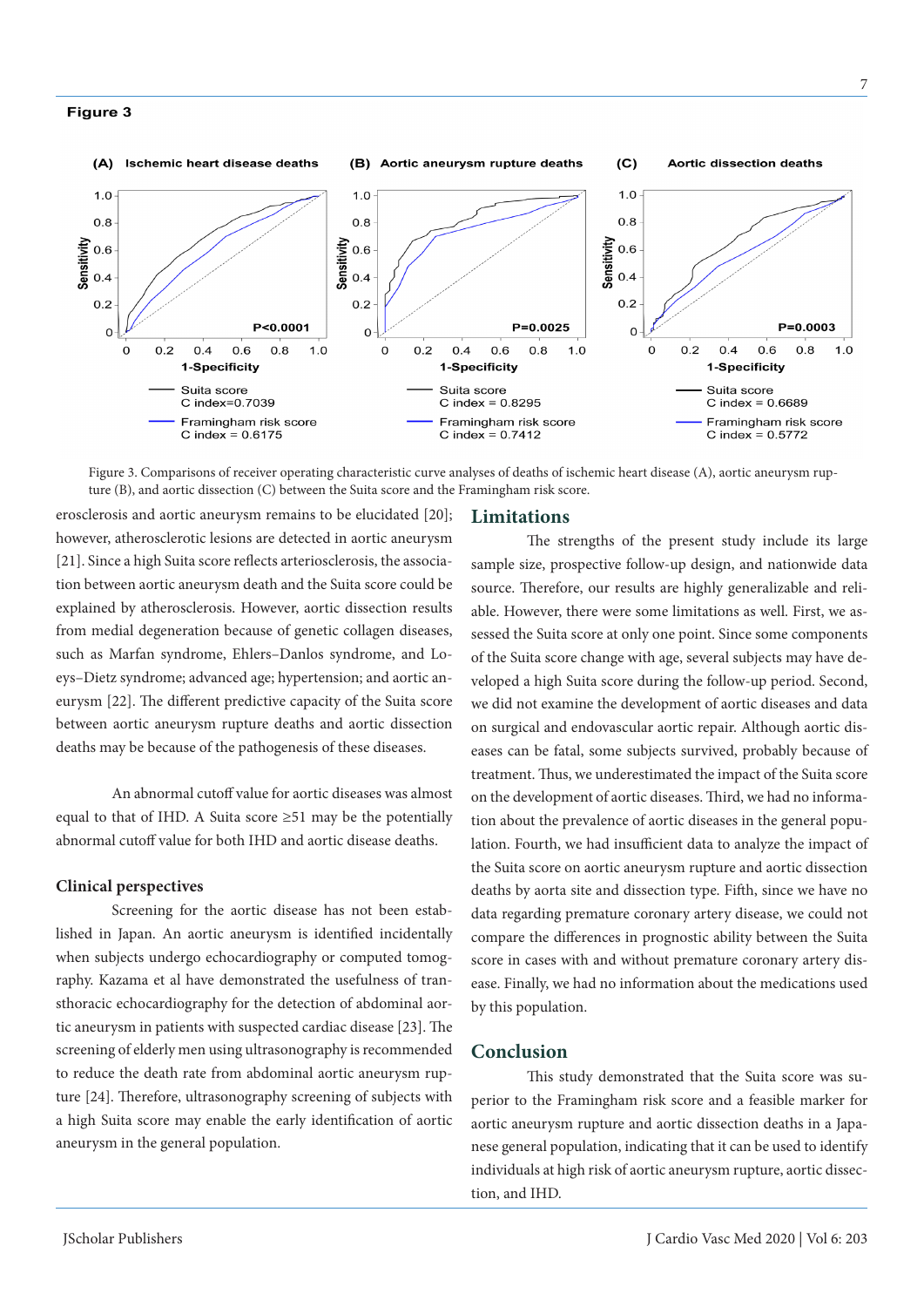## **Acknowledgments**

This work was supported by a Health and Labor Sciences Research Grant for Study on the Design of the Comprehensive Health Care System for Chronic Kidney Disease (CKD), based on the individual risk assessment by the specific health checkup, from the Ministry of Health, Labour and Welfare of Japan and a Grant-in-Aid for Research on Advanced Chronic Kidney Disease (REACH-J), Practical Research Project for Renal Disease from the Japan Agency for Medical Research and Development, AMED. We would like to thank Editage (www.editage.com) for English language editing.

## **Ethical approval**

All procedures performed in studies involving human participants were done so in accordance with the ethical institutional and/or national research committee at which the studies were conducted (Yamagata University, 2008, no. 103) and in compliance with the 1964 Helsinki Declaration and its later amendments or comparable ethical standards.

## **Informed consent**

This study was performed according to the Ethical Guidelines for Medical and Health Research Involving Human Subjects enacted by the Ministry of Health, Labour and Welfare of Japan (http://www.mhlw.go.jp/file/06-Seisakujouhou-10600000-Daijinkanboukouseikagakuka/0000069410.pdf;http:// www.mhlw.go.jp/file/06-Seisakujouhou-10600000-Daijinkanboukouseikagakuka/0000080278.pdf). In the context of the guideline, the investigators shall not necessarily be required to obtain informed consent, but we publicized information concerning this study on the web (http://www.fmu.ac.jp/univ/sangaku/data/koukai\_2/2771.pdf) and ensured opportunities for the research subjects to refuse the use of their personal information.

## **References**

1) Ashton HA, Buxton MJ, Day NE, Kim LG, Marteau TM, Scott RA, et al. (2002) The Multicentre Aneurysm Screening Study (MASS) into the effect of abdominal aortic aneurysm screening on mortality in men: a randomized controlled trial. Lancet 360: 1531-1539.

2) Golledge J, Eagle KA (2008) Acute aortic dissection. Lancet 372: 55-66.

3) Takamatsu M (2000) Causes of sudden death as determined by autopsy. Nihonkyuukyuuigakukaishi11: 323-332.

4) (2013) Guidelines for diagnosis and treatment of aortic aneurysm and aortic dissection (JCS 2011): digest version. Circ J. 77: 789-828.

5) Brown LC, Powell JT (1999) Risk factors for aneurysm rupture in patients kept under ultrasound surveillance. UK Small Aneurysm Trial Participants. Ann Surg. 230: 289-96; discussion 96-97. 6) Hagan PG, Nienaber CA, Isselbacher EM, et al. (2000) The International Registry of Acute Aortic Dissection (IRAD): new insights into an old disease. JAMA. 283: 897-903.

7) Wilson PW, D'Agostino RB, Levy D, Belanger AM, et al. ( 1998) Prediction of coronary heart disease using risk factor categories. Circulation 97: 1837-1847.

8) Conroy RM, Pyorala K, Fitzgerald AP, Sans S, Menotti A, De Backer G, et al. (2003) Estimation of ten-year risk of fatal cardiovascular disease in Europe: the SCORE project. Eur Heart J. 24: 987-1003.

9) Nishimura K, Okamura T, Watanabe M, Nakai M, Takegami M, Higashiyama A, et al. (2014) Predicting coronary heart disease using risk factor categories for a Japanese urban population, and comparison with the Framingham risk score: the Suita study. J Atheroscler Thromb 21: 784-798.

10) Xiong J, Wu Z, Chen C, Wei Y, Guo W (2016) Association between diabetes and prevalence and growth rate of abdominal aortic aneurysms: A meta-analysis. Int J Cardiol. 221: 484-495.

11) Raffort J, Lareyre F, Clement M, Hassen-Khodja R, Chinetti G, Mallat Z (2018) Diabetes and aortic aneurysm: current state of the art. Cardiovasc Res. 114: 1702-1713.

12) Li X, Zhao G, Zhang J, Duan Z, Xin S (2013) Prevalence and trends of the abdominal aortic aneurysms epidemic in the general population--a meta-analysis. PLoS One. 8: e81260.

13) Cornuz J, Sidoti Pinto C, Tevaearai H, Egger M (2004) Risk factors for asymptomatic abdominal aortic aneurysm: systematic review and meta-analysis of population-based screening studies. Eur J Public Health 14: 343-349.

14) von Elm E, Altman DG, Egger M, Pocock SJ, Gotzsche PC, Vandenbroucke JP (2007) The Strengthening the Reporting of Observational Studies in Epidemiology (STROBE) statement: